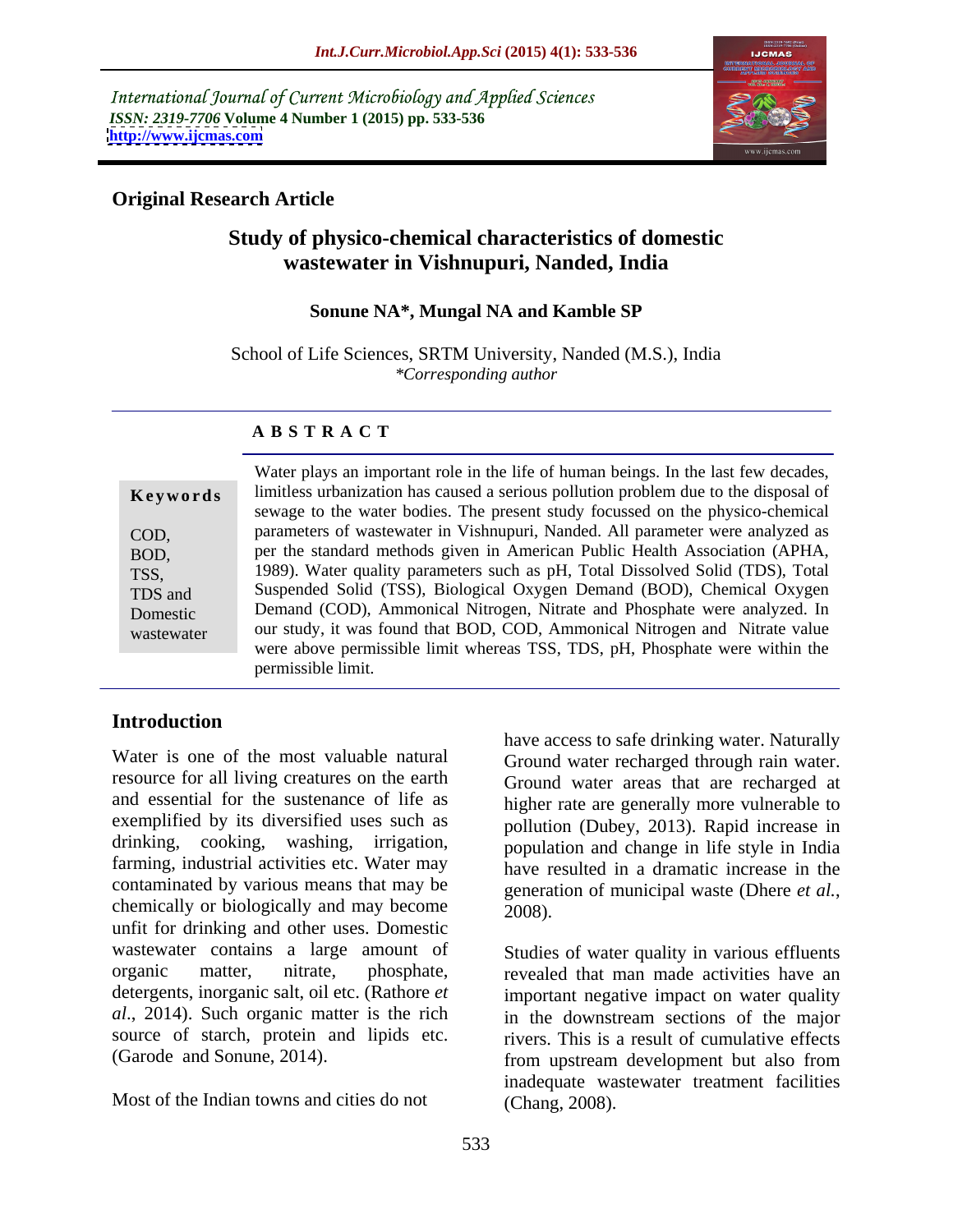Almost 70% of the water in India has were pH, TSS, TDS, BOD, COD, become polluted due to the discharge of Ammonical Nitrogen, Nitrate, and domestic sewage and industrial effluents into natural water source, such as rivers, in triplicates sets. The data were shown in streams as well as lakes (Sangu and Sharma, 1987). About 95% of rural population living in India depends on ground water for **pH:** pH is the hydrogen ion activity and a domestic use (Moharir *et al*., 2002). measure of acidity and alkalinity in aquatic According to WHO about 80% of water bodies. The variations were recorded in the pollution in developing country like India is carried by domestic waste. The improper from 7.0 to 8.0. The lowest pH value was management of water systems may cause 7.0 and highest pH value was 8.0. If pH is serious problems in availability and quality above 7, this will indicate that water is of water (Subba Rao and Subba Rao, 1995). probably hard and contains calcium and The aim of present study is to analyze the quality of domestic wastewater.

domestic wastewater samples were collected from drainage at Vishnupuri, Nanded. Samples were collected in the month of April to June 2014 according to standard procedures from American Public Health

Domestic wastewater sample were collected avoid the collection of surface impurities. Before sampling, 5L polythene bottles were rinsed with 0.1N chromic acid, than washed twice with distilled water. During sample collection hand gloves were used for safety. The water samples were analyzed to determine their physicochemical oxygen demand leads to depletion of DO characteristics. This analysis was done according to APHA. consequent adverse effects on aquatic biota

# **Result and Discussion**

In the present study, comparative analyses of physicochemical parameter of wastewater in Vishnupuri, Nanded were carried out during April to June 2014. The 180±1.82 mg/L and the maximum of physicochemical parameters under study

were pH, TSS, TDS, BOD, COD, Ammonical Nitrogen, Nitrate, and Phosphate. Each experiment was performed Table No.1.

bodies. The variations were recorded in the pH level. The values of pH were ranges magnesium (David, 2004).

**Materials and Methods range.** Similar result was obtained by Paula **Sample site and sample collection:** The The values of pH were within the accepted Popa *et al* in 2012, while working on study physico-chemical characteristics wastewater in an urban agglomeration in Romania.

Association (APHA, 1989). domestic wastewater. The lowest value of from about 40-50 cm below the surface, to found to be beyond the permissible limit. **Biochemical Oxygen Demand:** The BOD is an indication of the organic load of BOD recorded as 56±2.4mg/L and highest value of  $96\pm2.9$  mg/L. The values were Higher contents of organic load are the causative factors for maximum BOD levels.

> The high value of BOD may be due to extensive use of organic nutrients. Increase in BOD which is a reflection of microbial which may cause hypoxia conditions with (Sukumaran *et al*, 2008).

> **Chemical Oxygen Demand:** The COD is another parameter used to characterize the organic strength of domestic wastewater. The minimum COD value was recorded as 300±2.5 mg/L was observed. The present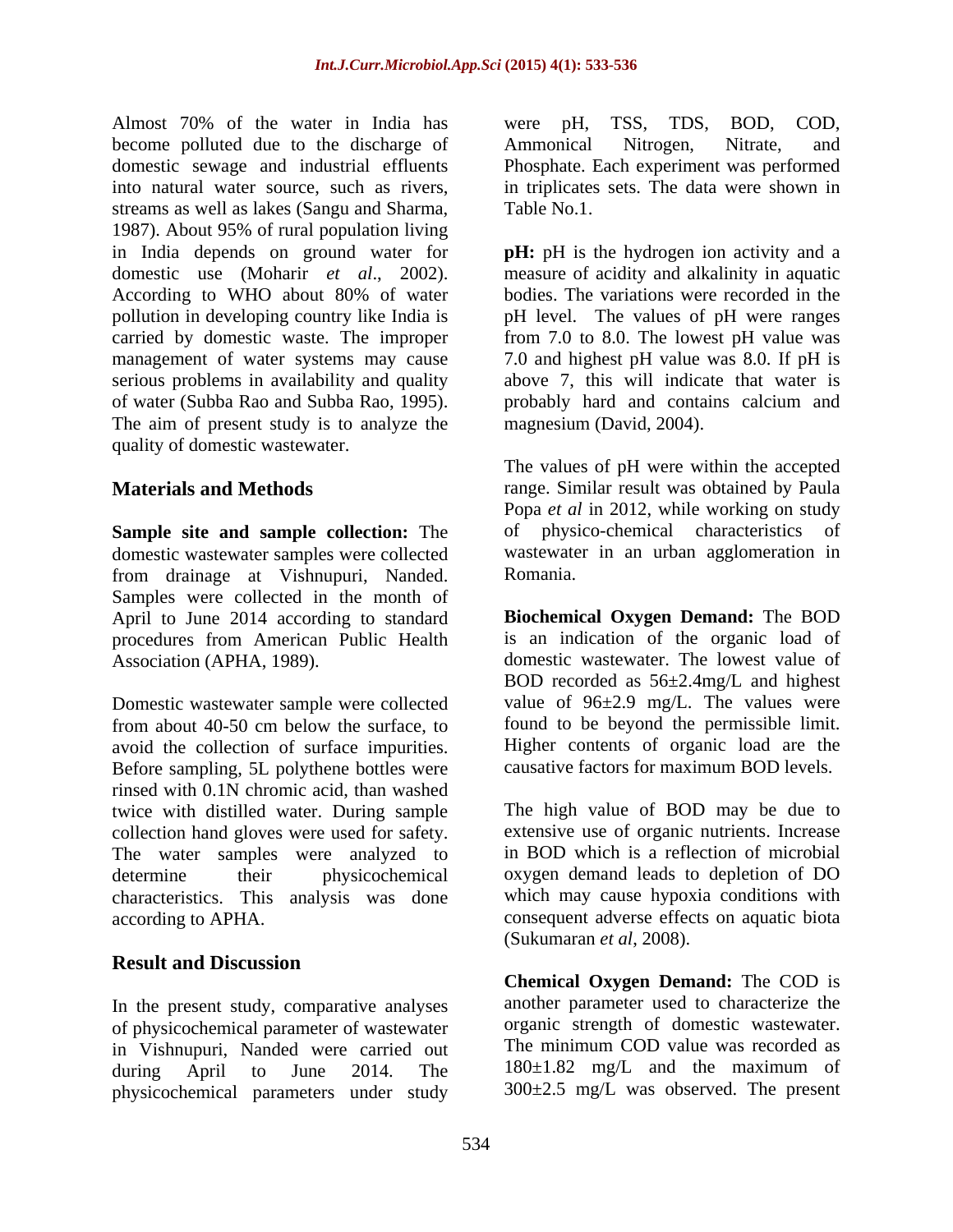data showed high levels of COD. This higher than permissible limit i.e. 50 mg/L. indicates that the effluent is unsuitable for High levels of nitrate and phosphate can the existence of aquatic organisms due to the lead to eutrophication, which increases algal

**Ammonical Nitrogen:** The minimum concentration of Ammonical Nitrogen was **Phosphate:** Phosphate comes from concentration was  $146 \pm 1.6$  mg/L. In water, compounds. Natural sources include ammonia is toxic to aquatic organisms and also for terrestrial organisms (Princic *et al*., 1998).

the wastewater and hence their ability to support plant growth. These values were

reduction in DO content (Goel, 1997). growth and ultimately reduces dissolved oxygen in the water.

found to be 13±0.006 mg/L and maximum fertilizers, pesticides, industry and cleaning Ammonia exists in two forms ammonium phosphate containing rocks and solid or ion  $(NH_4^+)$  and free ammonia  $(NH_3)$  liquid wastes. The lowest value of phosphate depending on the pH of water. At higher pH, was recorded as 0.4±0.04 mg/L and highest **Phosphate:** Phosphate comes from compounds. Natural sources include value was  $2.1 \pm 0.05$  mg/L. These values were less than the permissible limit.

**Nitrate:** The concentration of nitrate was solids are a measure of total inorganic recorded in the range of 48±1.02 mg/L to substances dissolved in water. During the 182±1.5 mg/L. The concentration of study, lowest TDS value was 200±1.5 mg/L different forms of nitrogen gives a useful and highest value was 1440±1.8 mg/L. The indication of the level of Micronutrients in TDS concentration was less than the **Total Dissolved Solid:** Total dissolved permissible limit.

| Sample |              | BOD             | <b>COD</b>     | Ammonical      | Nitrate         | <b>Phosphate</b> | <b>TDS</b>      | <b>TSS</b>       |
|--------|--------------|-----------------|----------------|----------------|-----------------|------------------|-----------------|------------------|
| No.    |              |                 |                | Nitrogen       |                 |                  |                 |                  |
|        | $\cdot\cdot$ | $56 \pm 2.4$    | $300 \pm 2.5$  | $50 \pm 0.23$  | $181 \pm 1.03$  | $1.4 \pm 0.02$   | $260 \pm 1.3$   | $65.43 \pm 1.02$ |
|        |              | $73 \pm 3.6$    | $200 \pm 4.3$  | $13 \pm 0.006$ | $181 \pm 1.1$   | $0.4 \pm 0.04$   | $200 \pm 1.5$   | $57.37 \pm 1.21$ |
|        | 8.0          | $62 \pm 2.8$    | $200 \pm 3.9$  | $17{\pm}0.002$ | $48 + 1.02$     | $1.0 \pm 0.01$   | $1440 \pm 1.8$  | $43 \pm 1.35$    |
|        | 8.0          | $80 \pm 1.06$   | $214 \pm 2.7$  | $146 \pm 1.6$  | $83.81 \pm 1.2$ | $1.9 + 0.04$     | $1228 \pm 1.04$ | $43.14 \pm 1.06$ |
|        |              | $96 \pm 2.9$    | $276 + 4.8$    | $138 \pm 1.9$  | $76.90 \pm 1.4$ | $1.6 \pm 0.02$   | $1327 \pm 1.97$ | $55.3 \pm 0.96$  |
|        |              | $63.43 \pm 3.2$ | $211 \pm 2.02$ | $129 \pm 1.04$ | $182 \pm 1.5$   | $2.1 \pm 0.05$   | $268 \pm 1.09$  | $89 \pm 1.16$    |
|        |              | $66 \pm 1.4$    | $180 \pm 1.82$ | $93 \pm 2.1$   | $74 + 1.9$      | $1.05 \pm 0.02$  | $483 \pm 1.25$  | $70.45 \pm 1.07$ |

**Table.1** Analysis of physicochemical parameters of Domestic wastewater

± Standard Deviation

**Total Suspended Solid:** In sample the Similar work was done by Dubey Savita in minimum value of TSS recorded as 43±1.35mg/L and maximum value was physico-chemical parameters of Kshipra 89±1.16 mg/L. The total suspended solids river water at Ujjain, India. Similar work are composed of carbonates, bicarbonates, was also done by Lokhande *et al* in 2011, chlorides, phosphates and nitrates of Ca, Mg, Na, K, Mn organic matter, salt and parameters of waste water effluents from other particles. The values of TSS were within permissible limit.

2013 while studying on analysis of was also done by Lokhande *et al* in 2011,<br>while studying on physico-chemical Taloja industrial area of Mumbai, India.